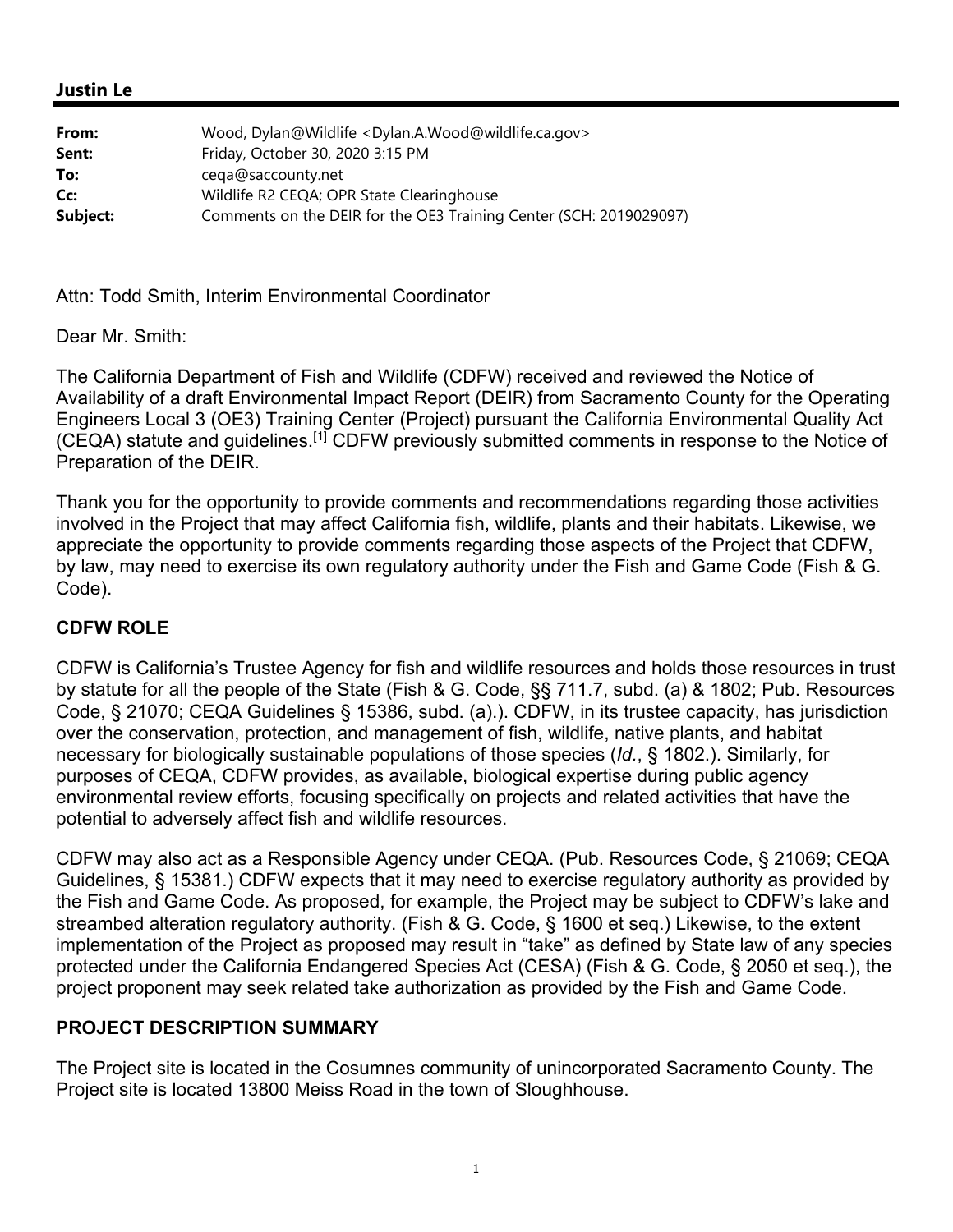The new OE3 Training Center will be located on approximately 450 acres within the 1500-acre project site. Approximately 25 of the 450 acres will be used for the campus and associated facilities. The campus uses will be the same as those that currently occur at the Rancho Murieta Training Center. The campus will include administrative offices, classrooms, parking areas, and landscaping. The campus population will not exceed approximately 20 administrative personnel and faculty and 80 students during peak training periods.

The applicant is requesting a new use permit to build and operate a new campus and equipment training activities. This new use permit would replace the existing mining use permit on the subject property. The new campus and training center includes the following: 1) construction and operation of a new campus facility (without dormitory); and 2) allowance for field instruction with construction equipment on the property. The project will include the relocation of existing classrooms and equipment training from the Rancho Murieta Training Center; the dormitory and food preparation will continue to reside at the current campus location in Rancho Murieta. The field instruction area will cover 425 acres; however, only 80 acres will be actively disturbed at one time. The applicant proposes a five-year rotation cycle, so that the land can rest and revegetate.

# **COMMENTS AND RECOMMENDATIONS**

CDFW offers the comments and recommendations presented below to assist Sacramento County in adequately identifying and/or mitigating the Project's significant, or potentially significant, impacts on biological resources. The comments and recommendations are also offered to enable CDFW to adequately review and comment on the proposed Project with respect to impacts on biological resources. Where CDFW recommends specific revisions to the DEIR, deletions are marked with a strikethrough (example) while additions are marked as underlined (example). CDFW recommends that the final EIR address the following:

### **Comment 1: BR-2 revisions are needed to reduce impacts to Swainson's hawk to less-thansignificant.**

As Swainson's hawk (*Buteo swainsoni*) is a species listed under CESA, take of this species may constitute a potentially significant impact as identified in the DEIR. CDFW has identified several aspects of the DEIR that should be revised to effectively mitigate to a level of less than significant and comply with the Fish & G. Code. This includes expanding the application of BR-2 to commencement of field instruction activities in a season. While the DEIR anticipates the most impactful disturbances to the species will occur during the campus building construction or opening/reopening of a field instruction area, operation of heavy equipment related to day-to-day instruction may still adversely impact the species as operation of this type of equipment has been known to result in agitation, increased stress, or nest abandonment.

To address this comment, CDFW recommends the following revisions to BR-2:

*Initiation of ground disturbance (clearing and grubbing, grading, or construction) for campus building construction or, opening of new, or reopening of, 80-acre field instruction area, or commencement of field instruction activities in a season shall be conducted between September 15 and March 1. If new disturbance must be conducted during the nesting season, March 1 to September 15, a focused survey for Swainson's hawk nests on the site and within ½ mile of the site shall be conducted by a qualified biologist in accordance with the Swainson's Hawk Survey Protocol outlined in the Swainson's Hawk Technical Advisory Committee 2000 paper. Note that multiple surveys may be required depending on the timing of the surveys. If active nests are found, the California Department of Fish and Wildlife shall be contacted to determine appropriate protective measures, a qualified biologist shall be retained to prepare a site-specific take avoidance plan that proposes measures to*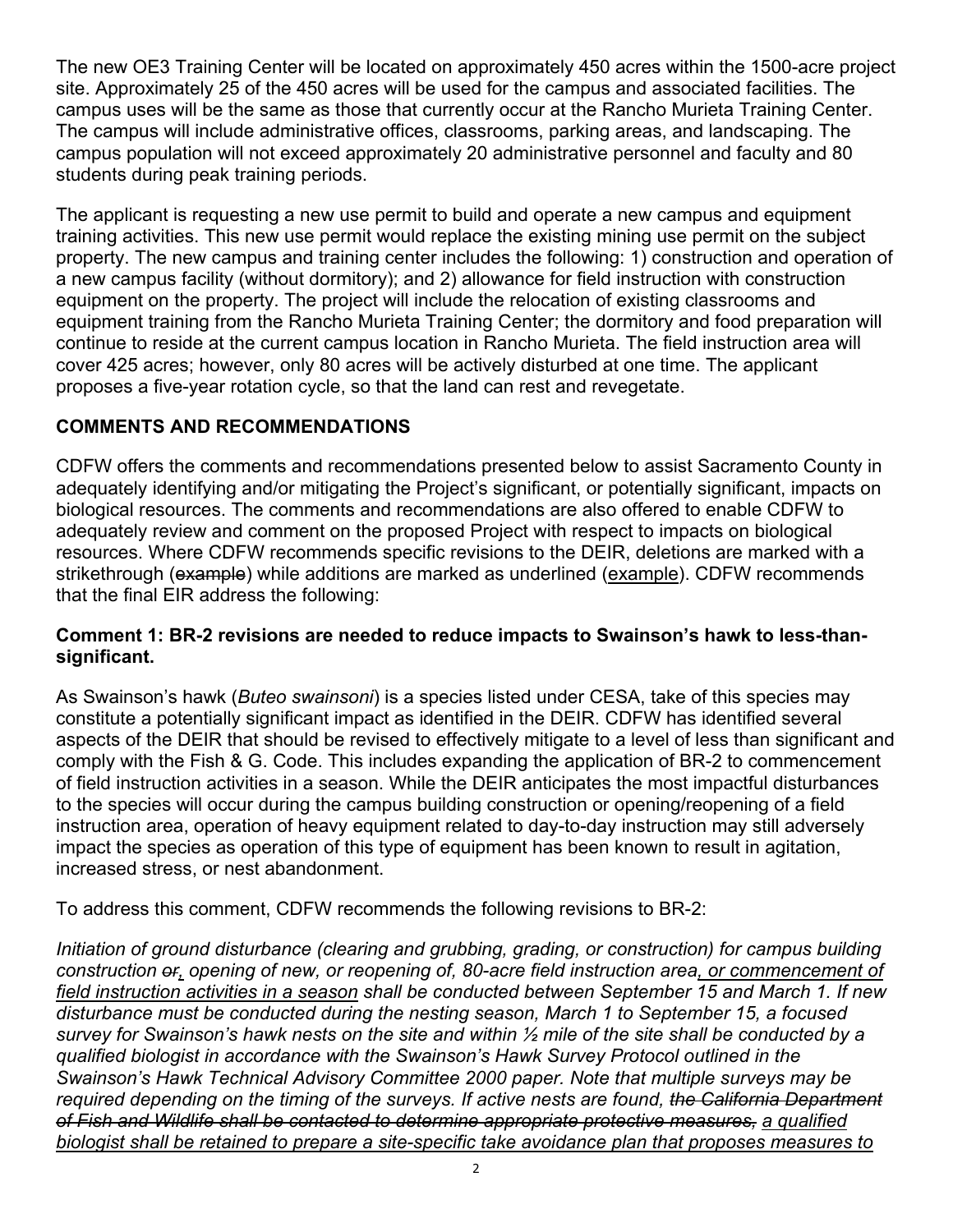*comply with the California Endangered Species Act and the Fish and Game Code, and these measures shall be implemented prior to the start of any ground-disturbing activities. Measures may include but are not limited to nest-specific no disturbance buffers, biological monitoring, rescheduling project activities around sensitive periods for the species (e.g. nest establishment), or implementation of construction best practice such as staging equipment out of the species' line of sight from the nest tree. In the event take of Swainson's hawk cannot be avoided, the project proponent may seek related take authorization as provided by the Fish and Game Code, If no active nests are found during the focused survey, no further mitigation will be required.* 

### **Comment 2: BR-4 revisions are needed to reduce impacts to nesting raptors to less-thansignificant.**

As the DEIR identifies potential impacts to special-status raptors including white-tailed kite (*Elanus leucurus*), a fully protected species, and Northern harrier (*Circus hudsonius*), a species of special concern, take of potentially present nesting raptors may constitute a potentially significant impact as identified in the DEIR. CDFW has identified several aspects of the DEIR that should be revised to effectively mitigate to a level of less than significant and comply with the Fish & G. Code.

To address this comment, CDFW recommends the following revisions to BR-4:

*If construction activity (which includes clearing, grubbing, or grading) is to commence within 500 feet of suitable nesting habitat between March 1 February 1 and September 15, a survey for raptor nests shall be conducted by a qualified biologist. The survey shall cover all potential tree, and ground, or manmade (e.g. utility poles) suitable nesting habitat onsite and off-site up to a distance of 500 feet from the project boundary. The survey shall occur within 30 days of the date that construction 15 days of the date that project activities will encroach within 500 feet of suitable habitat. The biologist shall supply a brief written report (including date, time of survey, survey method, name of surveyor and survey results) to the Environmental Coordinator prior to ground disturbing activity. If no active nests are found during the survey, no further mitigation will be required. If any active nests are found, the Environmental Coordinator and California Department of Fish and Wildlife shall be contacted to determine appropriate avoidance/protective measures. and a site-specific take avoidance plan that proposes measures to comply with the Fish and Game Code shall be prepared in consultation with a qualified biologist. The avoidance/protective measures shall be implemented prior to the commencement of construction within 500 feet of an identified nest. Measures may include but are not limited to nest-specific no disturbance buffers, biological monitoring, rescheduling project activities around sensitive periods for the species (e.g. nest establishment), or implementation of construction best practice such as staging equipment out of the species' line of sight from the nest tree. If a lapse in project-related work of 15 days or longer occurs, the qualified biologist shall perform a new focused survey, and if nests are found, perform the tasks described in this measure.* 

*Appropriate avoidance/protective measures may include, but are not limited to the following: Project activities related to campus building construction or opening of new, or the reopening of, 80-acre field instruction area activities (such as vegetation removal, grading, or initial ground-disturbing activities) or commencement of field instruction activities in a season with the potential to adversely affect nesting birds shall be conducted between September 1 and January 31 (outside of the September 15 to January 31 nesting season) to the extent feasible.* 

### **Comment 3: DEIR revisions are needed to reduce impacts to western spadefoot toad to lessthan-significant.**

As western spadefoot toad (*Spea hammondii*) is designated as a species of special concern, impacts to this species may constitute a potentially significant impact as identified in the DEIR. However, the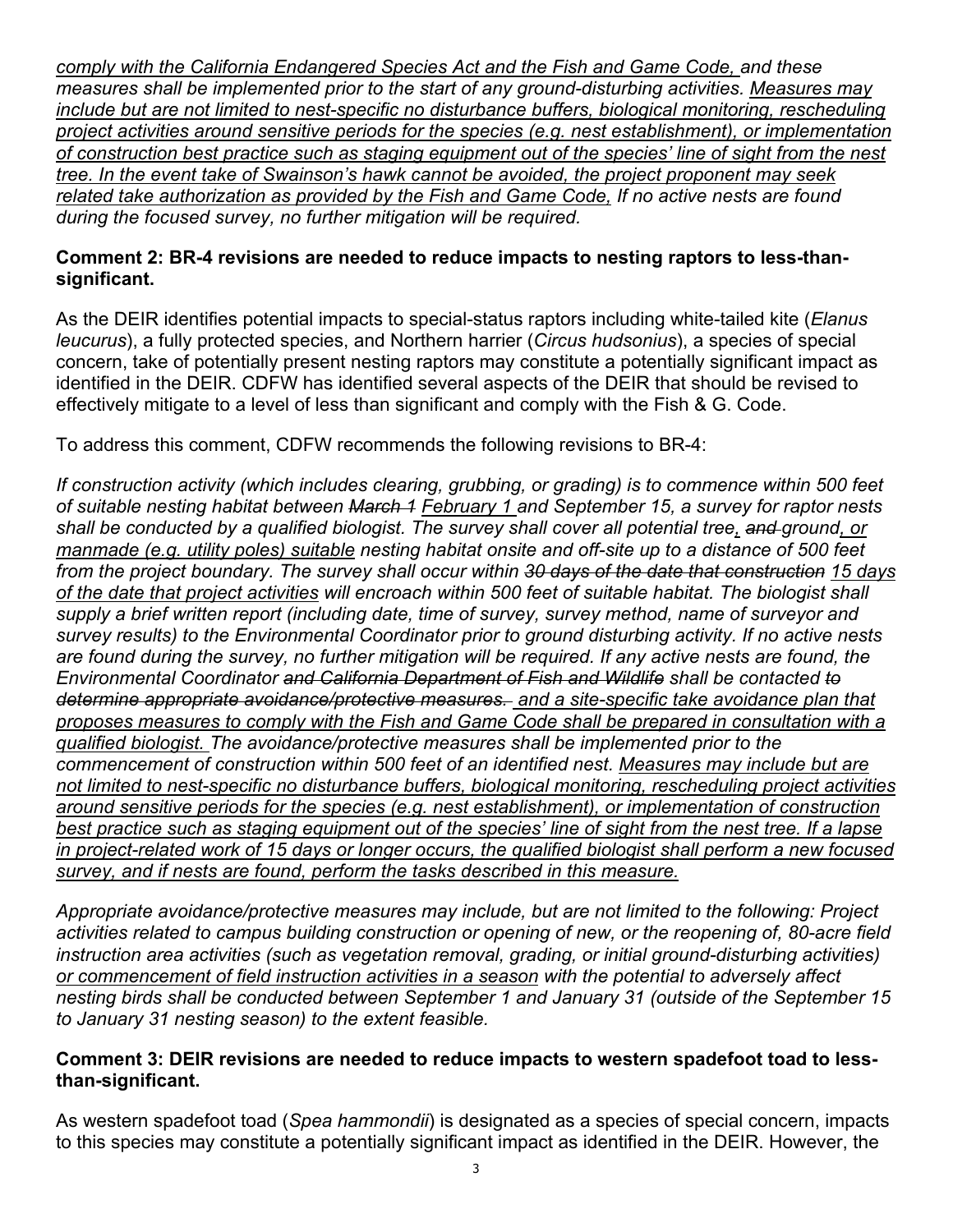DEIR does not propose any specific, enforceable mitigation measures to reduce this potentially significant impact to a level of less-than-significant.

To address this comment, CDFW recommends the DEIR incorporate the following measures to assess the site for presence of western spadefoot toad and provide adequate avoidance and minimization measures for the species.

# **Surveys**

*Within suitable habitat of proposed project activities, a qualified biologist shall conduct surveys to determine the presence of the western spadefoot toad (Spea hammondii). Surveys shall be conducted at the appropriate time of the year (typically February-March when eggs, larvae, or tadpoles can be detected). If western spadefoot toad is encountered during surveys, a site-specific avoidance, minimization, and/or relocation plan shall be prepared and ensure any measures in the approved plan are in place prior to project activities. If relocation (including out of harm's way), western spadefoot toad shall only be relocated by a qualified biologist with the appropriate state and/or federal handling authorizations.* 

# **Avoidance and Minimization**

*Within suitable aquatic or upland western spadefoot habitat, all excavated steep-walled holes and trenches more than 6 inches deep will be covered with plywood (or similar material) or provided with one or more escape ramps constructed of earth fill or wooden planks at the end of each work day or 30 minutes prior to sunset, whichever occurs first. All steep-walled holes and trenches will be inspected each morning to ensure that no wildlife has become entrapped. All construction pipes, culverts, similar structures, construction equipment, and construction debris left overnight within suitable habitat will be inspected for western spadefoot toad.* 

*If erosion control is implemented within suitable aquatic or upland western spadefoot habitat, nonentangling erosion control material will be used to reduce the potential for entrapment. Tightly woven fiber netting (mesh size less than 0.25 inch) or similar material will be used to ensure that western spadefoots are not trapped (no monofilament). Coconut coir matting and fiber rolls containing burlap are examples of acceptable erosion control materials.* 

### **Comment 4: BR-7 revisions are needed to reduce impacts to California tiger salamander to less-than-significant.**

California tiger salamander (*Ambystoma californiense*) is a species listed under CESA, therefore take of this species may constitute a potentially significant impact as identified in the DEIR. CDFW has identified several aspects of the DEIR that should be revised to effectively reduce impacts to a level of less than significant and comply with the Fish and Game Code. While the DEIR's biological resources assessment may correctly identify that the Project site is several miles north of the known occurrences for the species, the South Sacramento Habitat Conservation Plan (SSHCP) asserts that the modeled habitat for the species extends to the Cosumnes River (i.e. encompassing the project area). CDFW's suggested revisions account for both factors in that it may be unlikely to encounter California tiger salamander, but there is reasonable potential for at least one animal to be found during the life of the project.

To address this comment, CDFW recommends the following revisions to BR-7:

*If CTS are found the applicant shall, prior to any project related activity that would impact CTS individuals or CTS habitat or the approval of grading or improvement plans, whichever comes first,*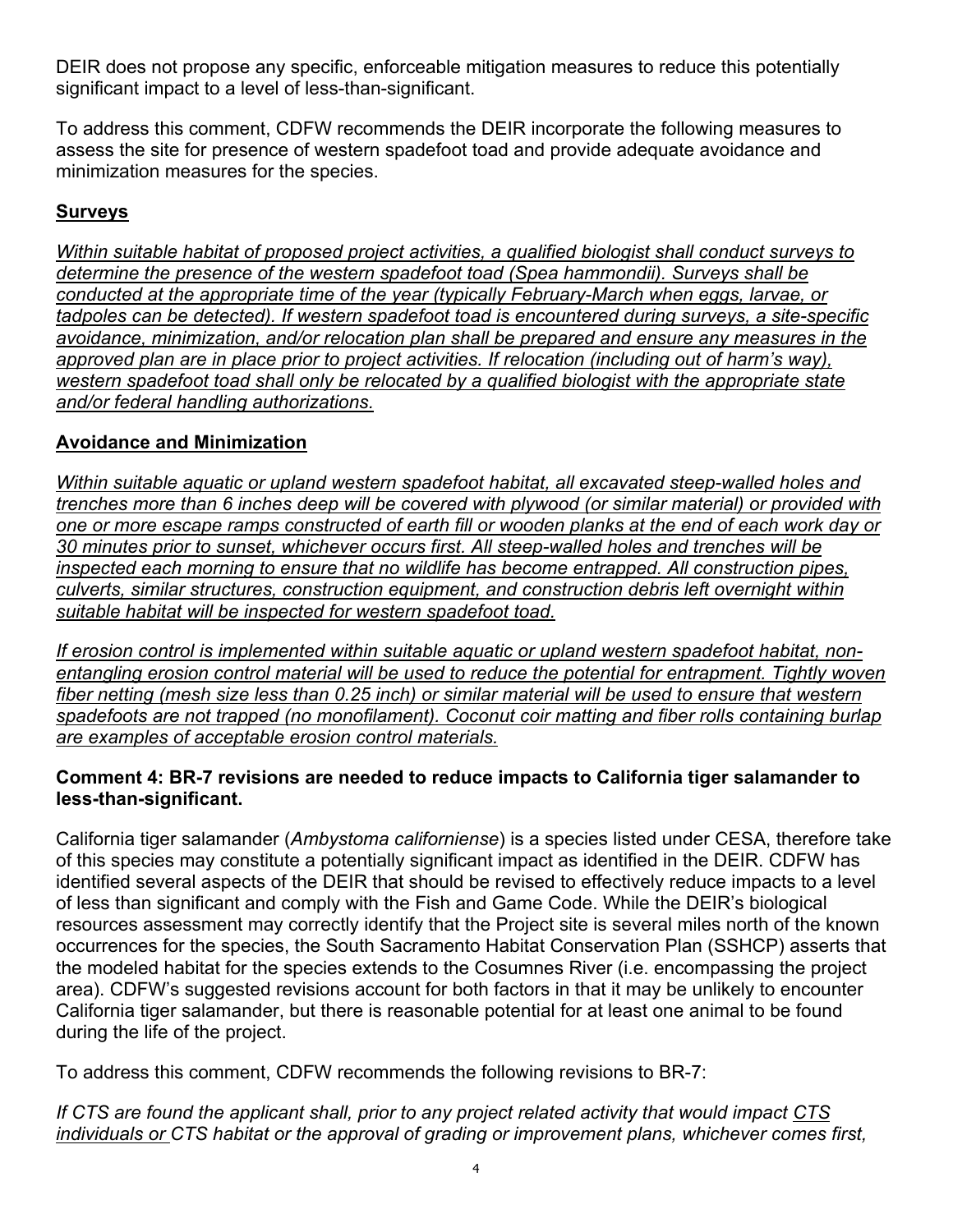*contact the Environmental Coordinator and consult with U.S. Fish and Wildlife Service and the California Department of Fish and Wildlife to develop a conservation program for CTS. In the event take of CTS cannot be avoided, the applicant may seek related take authorization as provided by the Fish and Game Code, At a minimum, any alternative mitigation strategy must result in 1:1 compensation of suitable breeding habitat and 1:1 compensation for all upland habitat within 500 feet 1.3 miles of suitable breeding habitat, and must be approved by both U.S. Fish and Wildlife Service and the California Department of Fish and Wildlife.* 

To address this comment, CDFW also recommends the following additional components to BR-7:

*Prior to the initiation of ground-disturbing project activities (clearing and grubbing, grading, or construction) for campus building construction or, opening of new, or reopening of, 80-acre field instruction area, or commencement of field instruction activities in a season within CTS habitat, a qualified biologist shall establish through flagging or staking, Environmentally Sensitive Areas (ESAs) around any small mammal burrows or other suitable CTS habitat features. Impacts to the ESAs shall be avoided to the maximum extent feasible.* 

*Project activities in CTS habitat will not start until 30 minutes after sunrise and must be complete 30 minutes prior to sunset if there is 50 percent chance of rain or if humidity is greater than 75 percent.* 

*During the breeding and dispersal season of November 1 to July 31, the applicant shall not initiate project activities within 820 of a known CTS breeding pond without prior coordination with CDFW and USFWS.*

*As a part of road construction, the applicant shall not install curbs or other barriers to CTS movement. To the extent feasible, roads or concrete foundations shall match existing grade or shall not have a vertical grade larger than 3-inches.* 

*The applicant shall limit or eliminate use of rodenticide or other poisons used in the control of burrowing animals in the project area.*

# **South Sacramento Habitat Conservation Plan**

As noted in the DEIR, the Project area is within the boundaries of the SSHCP. While CDFW recognizes that the Project is not a Covered Activity under the SSHCP, CEQA Guidelines section 15125(d) states that EIRs must discuss any inconsistencies between projects and applicable plans (including habitat conservation plans/natural community conservation plans). The DEIR does not adequately address this section of the CEQA guidelines as it focuses largely on the statement that the Project is not a Covered Activity but will be subject to the SSHCP Aquatic Resources Permit. Because the SSHCP is being implemented, CDFW recommends that the final EIR include a discussion of each Project alternative's consistency with the SSHCP and how Sacramento County will ensure that implementation of the Project alternatives do not impede the SSHCP's ability to meet its biological goals and objectives. The Project may also incorporate SSHCP conservation strategies or avoidance and minimization measures to ensure consistency. Likewise, the applicant should consider coordinating with the SSHCP's implementing entity on preservation and management of onsite preserved areas.

# **California Endangered Species Act**

CDFW is responsible for ensuring appropriate conservation of fish and wildlife resources including threatened, endangered, and/or candidate plant and animal species, pursuant to CESA. CDFW recommends that a CESA Incidental Take Permit (ITP) be obtained if the Project has the potential to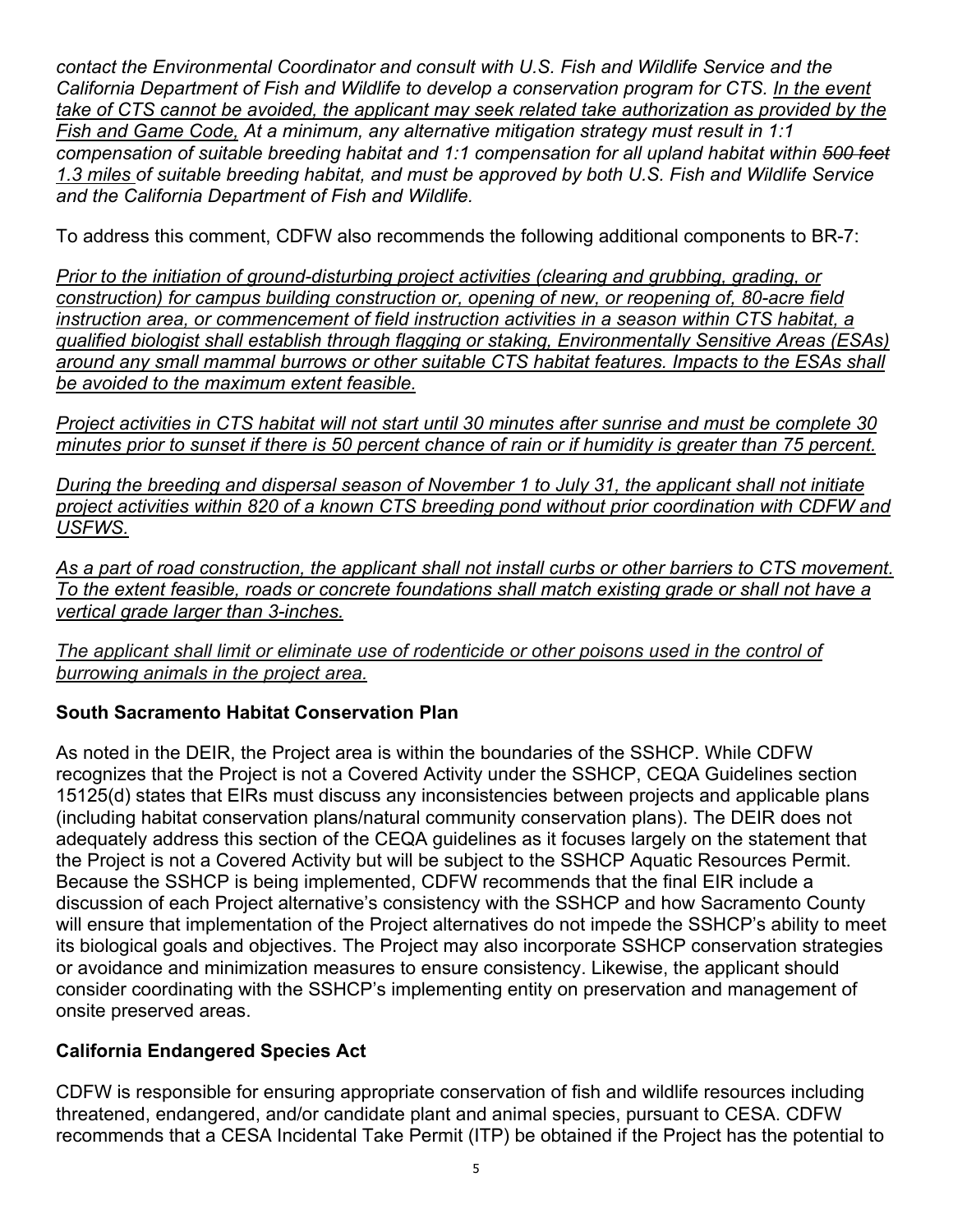result in "take" (Fish & G. Code § 86 defines "take" as "hunt, pursue, catch, capture, or kill, or attempt to hunt, pursue, catch, capture, or kill") of State-listed species, either through construction or over the life of the Project. CESA ITPs are issued to conserve, protect, enhance, and restore State-listed species and their habitats.

The Project area as described in the DEIR includes habitat for State and/or federally listed species. To issue an ITP, CDFW must demonstrate that the impacts of the authorized take will be minimized and fully mitigated (Fish & G. Code §2081 (b)). To facilitate the issuance of an ITP, if applicable, the EIR should disclose the potential of the Project to take State-listed species and include measures to minimize and fully mitigate the impacts to those species. Please note that mitigation measures that are adequate to reduce impacts to a less-than significant level to meet CEQA requirements may not be enough to minimize and fully mitigate impacts to the extent required for the issuance of an ITP. Therefore, CDFW encourages early consultation with staff to determine appropriate measures to facilitate future permitting processes and to engage with the U.S. Fish and Wildlife Service and/or National Marine Fisheries Service to coordinate specific measures if both State and federally listed species may be present within the Project vicinity.

### **Native Plant Protection Act**

The Native Plant Protection Act (NPPA) (Fish & G. Code §1900 *et seq*.) prohibits the take or possession of State-listed rare and endangered plants, including any part or product thereof, unless authorized by CDFW or in certain limited circumstances. Take of State-listed rare and/or endangered plants due to Project activities may only be permitted through an ITP or other authorization issued by CDFW pursuant to California Code of Regulations, Title 14, section 786.9 subdivision (b). If during further environmental analysis for the Project, it is determined that the Project may have the potential to result in take, the EIR should disclose the potential for take.

### **Environmental Data**

CEQA requires that information developed in environmental impact reports and negative declarations be incorporated into a database, which may be used to make subsequent or supplemental environmental determinations (Pub. Resources Code, § 21003, subd. (e)). Accordingly, please report any special-status species and natural communities detected during Project surveys to the California Natural Diversity Database (CNDDB). The CNNDB field survey form can be found at the following link: https://www.wildlife.ca.gov/Data/CNDDB/Submitting-Data. The completed form can be submitted online or mailed electronically to CNDDB at the following email address: CNDDB@wildlife.ca.gov.

## **Filing Fees**

The Project, as proposed, would have an effect on fish and wildlife, and assessment of filing fees is necessary. Fees are payable upon filing of the Notice of Determination by the Lead Agency and serve to help defray the cost of environmental review by CDFW. Payment of the fee is required in order for the underlying project approval to be operative, vested, and final. (Cal. Code Regs, tit. 14, § 753.5; Fish & G. Code § 711.4; Pub. Resources Code, § 21089.)

### **Conclusion**

Pursuant to Public Resources Code sections 21092 and 21092.2, CDFW requests written notification of proposed actions and pending decisions regarding the Project. Written notifications shall be directed to: California Department of Fish and Wildlife North Central Region, 1701 Nimbus Road, Rancho Cordova, CA 95670.